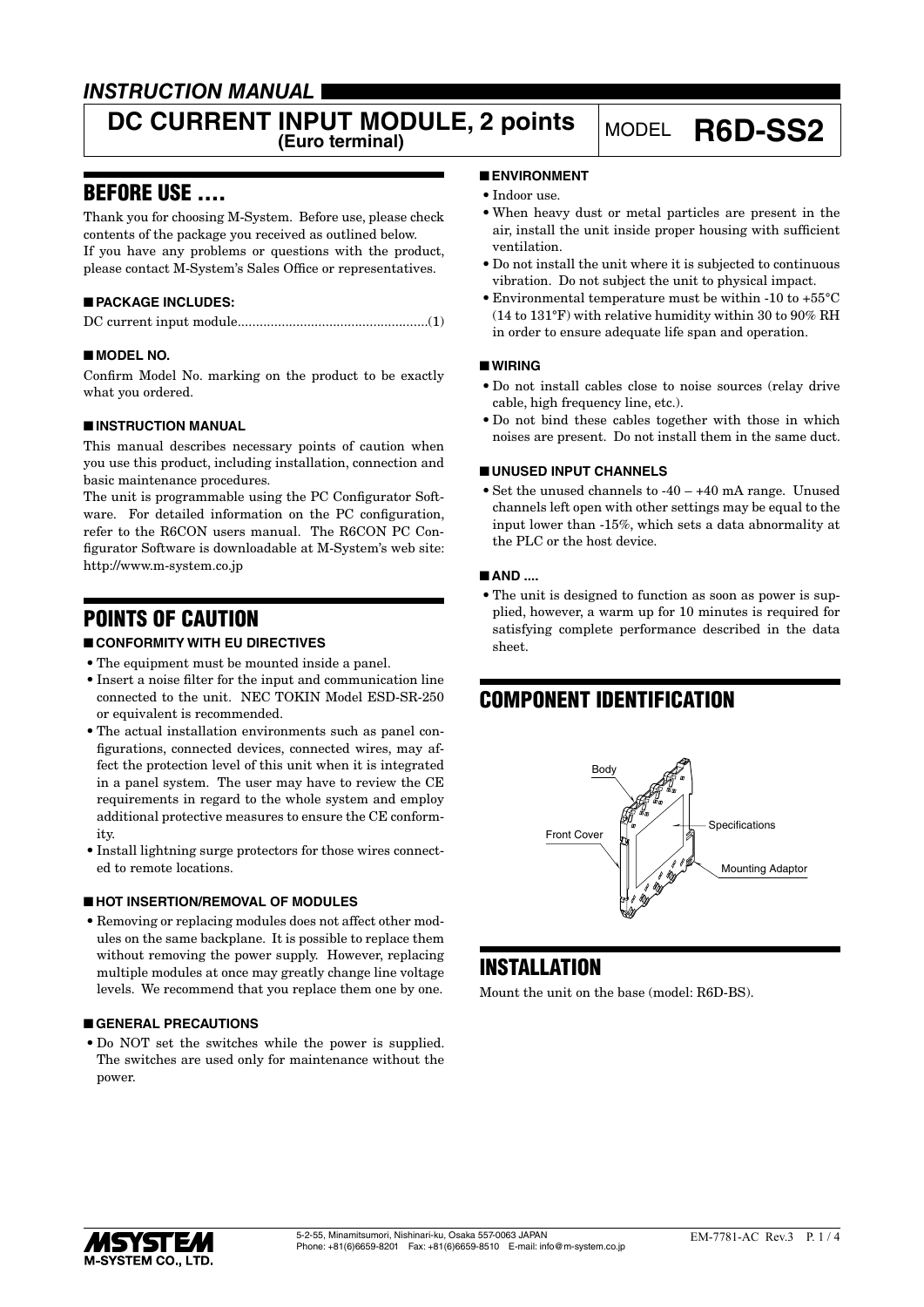### EXTERNAL VIEWS

I

**• Front View (cover opened) • Side View**





### ■ **INDICATOR LED**

| חו     | <b>COLOR</b>      | <b>FUNCTION</b>                                        |
|--------|-------------------|--------------------------------------------------------|
| Power  | OFF               | Power supply is off                                    |
|        | Green ON          | Power supply is on.                                    |
| Status | OFF               | Standing by (at the startup)<br>or communication error |
|        | Green ON          | Normal communication                                   |
|        | Green blink       | Configuration mode                                     |
|        | Red ON            | DIP switch error                                       |
|        | Red blink         | Parameter error                                        |
|        | 2 sec. interval   |                                                        |
|        | Red blink         | Analog input overrange                                 |
|        | 0.5 sec. interval | $(< 15\% \text{ or } \geq 115\%)$                      |

### ■ **MODULE ADDRESS**

Module address is selectable between 0 and 31. Choose 0 or 16 with SW1 for offsetting the address selected with SW2 (0 to F, hexadecimal).

The module's slot position on the base and the module address are not necessarily correlated.

| <b>ADDRESS</b> | SW <sub>1</sub> | SW <sub>2</sub> | <b>ADDRESS</b> | SW <sub>1</sub> | SW <sub>2</sub> |
|----------------|-----------------|-----------------|----------------|-----------------|-----------------|
| 0              | 0               | 0               | 16             | 16              | 0               |
| 1              | 0               | 1               | 17             | 16              | $\mathbf{1}$    |
| $\overline{2}$ | 0               | 2               | 18             | 16              | $\overline{2}$  |
| 3              | 0               | 3               | 19             | 16              | 3               |
| 4              | 0               | $\overline{4}$  | 20             | 16              | $\overline{4}$  |
| 5              | 0               | 5               | 21             | 16              | 5               |
| 6              | 0               | 6               | 22             | 16              | 6               |
| 7              | 0               | 7               | 23             | 16              | 7               |
| 8              | 0               | 8               | 24             | 16              | 8               |
| 9              | 0               | 9               | 25             | 16              | 9               |
| 10             | 0               | Α               | 26             | 16              | Α               |
| 11             | 0               | B               | 27             | 16              | B               |
| 12             | 0               | C               | 28             | 16              | $\mathbf C$     |
| 13             | 0               | D               | 29             | 16              | D               |
| 14             | 0               | Е               | 30             | 16              | E               |
| 15             | 0               | F               | 31             | 16              | F               |

#### ■ **OPERATING MODE**

(\*) Factory setting

**• Configuration Mode**

| <b>CONFIGURATION MODE</b> | SW3-8                            |
|---------------------------|----------------------------------|
| DIP SW $(*)$              |                                  |
| PC.                       |                                  |
|                           | $\blacksquare$ = ON, Blank = OFF |

#### **• Input Range**

|                      | <b>INPUT1</b>   |   | <b>INPUT 2</b>  |   |   |                                  |
|----------------------|-----------------|---|-----------------|---|---|----------------------------------|
| <b>RANGE</b>         | SW <sub>3</sub> |   | SW <sub>3</sub> |   |   |                                  |
|                      | 1               | 2 | 3               | 4 | 5 | 6                                |
| $-40 - +40$ mA DC    |                 |   |                 |   |   |                                  |
| $-20 - +20$ mA DC    |                 |   |                 |   |   |                                  |
| $-1 - +1$ mA DC      |                 |   |                 |   |   |                                  |
| $0 - 40$ mA DC       | ٠               |   |                 |   |   |                                  |
| $0-20$ mA DC         |                 |   |                 |   |   |                                  |
| $4 - 20$ mA DC $(*)$ |                 |   |                 |   |   |                                  |
| $0 - 1$ mA DC        |                 |   |                 |   |   |                                  |
|                      |                 |   |                 |   |   | $\blacksquare$ = ON, Blank = OFF |

Note: Be sure to set unused SW3-7 to OFF.

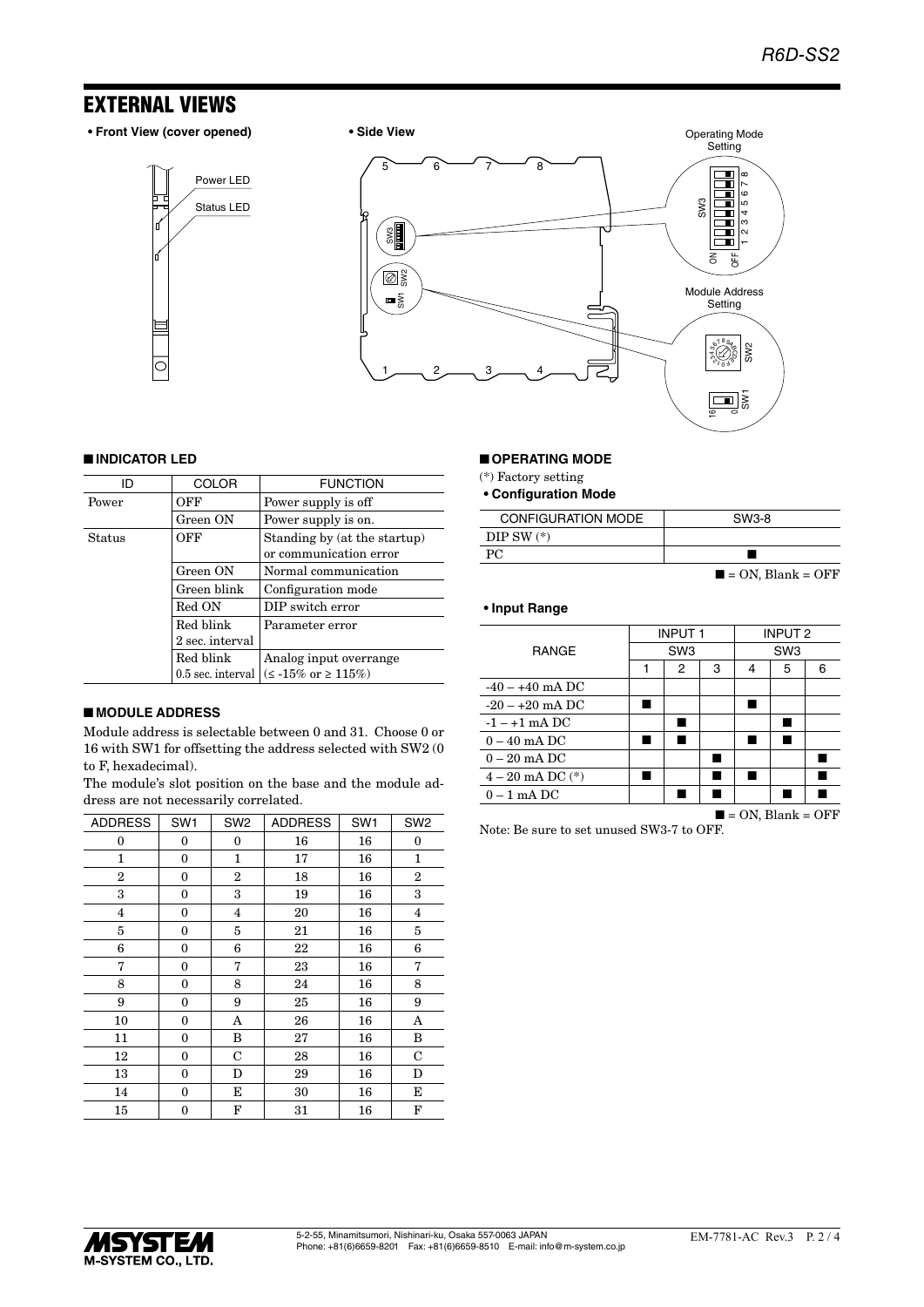### TERMINAL CONNECTIONS

Connect the unit as in the diagram below or refer to the connection diagram on the side of the unit.

### ■ **EXTERNAL DIMENSIONS unit: mm (inch)**



### ■ **CONNECTION DIAGRAM**



**• Wide span**: -40 – +40 mA DC, -20 – +20 mA DC, 0 – 40 mA DC, 0 – 20 mA DC, 4 – 20 mA DC **• Narrow span**: -1 – +1 mA DC, 0 – 1 mA DC

#### ■ **WIRING INSTRUCTIONS**

- Applicable wire size<br>Solid:  $0.2$  to  $2$ .
- Solid: 0.2 to 2.5 mm<sup>2</sup> (0.55 to 1.75 dia.)
- Stranded: 0.2 to 2.5 mm<sup>2</sup> (Tinning wire ends may cause contact failure and therefore is not recommended.)
- Ferruled: 0.2 to 1.5 mm2 (0.55 to 1.35 dia.)
- • Expose wire conductors by 8 mm (0.31").